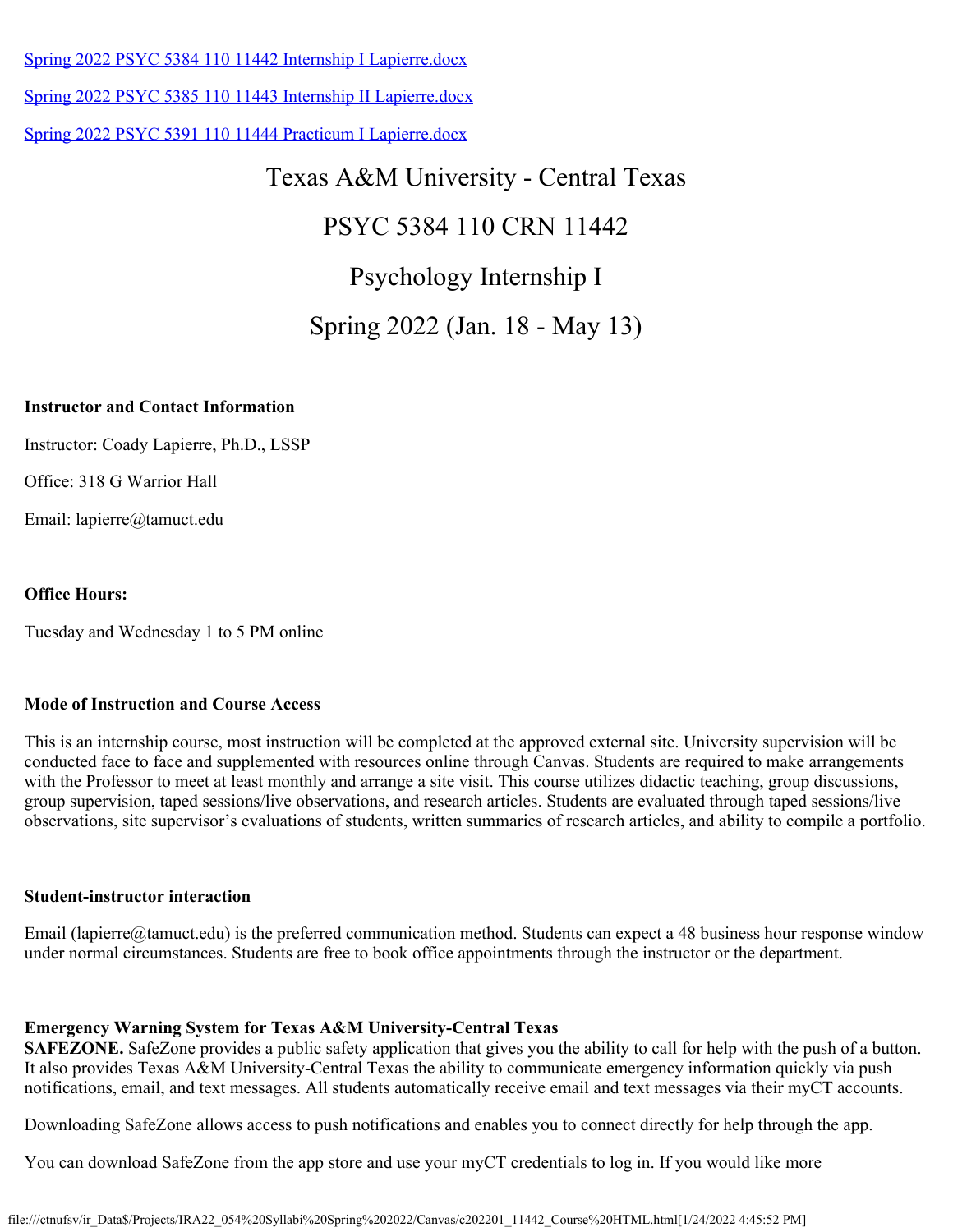information, you can visit the **SafeZone** website [www.safezoneapp.com].

To register SafeZone on your phone, please follow these 3 easy steps*:*

- 1. Download the SafeZone App from your phone store using the link below:
	- o [iPhone/iPad](https://apps.apple.com/app/safezone/id533054756): [https://apps.apple.com/app/safezone/id533054756]
	- [Android Phone / Tablet](https://play.google.com/store/apps/details?id=com.criticalarc.safezoneapp) [https://play.google.com/store/apps/details?id=com.criticalarc.safezoneapp]
- 2. Launch the app and enter your myCT email address (e.g.  $\{\text{name}\}\langle\omega\rangle$  tamuct.edu)
- 3. Complete your profile and accept the terms of service

### COURSE INFORMATION

### **Course Overview and description**

Explore supervised professional activities in psychology. Major emphasis is placed on the student's involvement in successful practices in the area of interest. Students must have met all academic and professional standards of practice before placement. Lab experiences are included. Prerequisite(s): Completion of all course work required by the degree and application for internship. Field experience fee - \$75.

The purpose of this course is to help students transition from supervised to independent practice. Major emphasis is placed on the student's involvement in successful practices in educational and/or mental health settings focused on school aged children. Students have met all academic and professional standards of practice before placement. Students are required to complete a minimum of 600 clock hours per semester. Two hours of weekly supervision is provided by the on-site supervisor, at least half of which much be face to face or synchronous audio visual communication.

### **Student Learning Outcomes**

The National Association of School Psychology standards can be downloaded at: https://www.nasponline.org/assets/Documents/Standards%20and%20Certification/Standards/1\_Graduate\_Preparation.pdf

This course addresses all NASP practice domains which are evaluated in the portfolio.

### **Required Reading and Textbook(s)**

National Association for School Psychology (2020). NASP Professional Standards. Can be downloaded at <https://www.nasponline.org/x55315.xml>

Textbook (Recommended):

Harrison, P. & Thomas, A. (2014). Best Practices in School Psychology

Bethesda, MD: NASP. ISBN 978 0 932955-52-4

### **Course Grades**

### COURSE REQUIREMENTS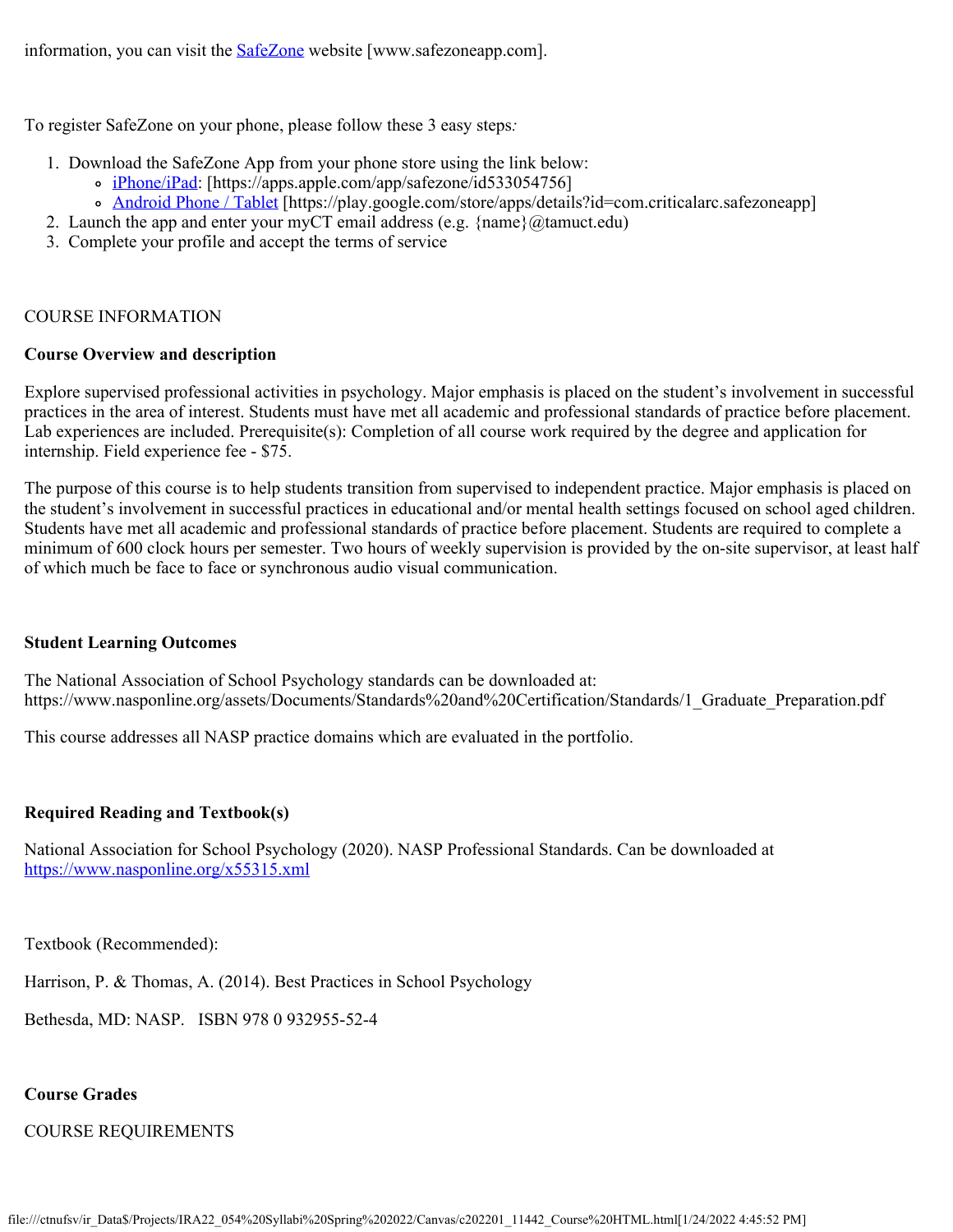Course Requirements: Internship requirements

Students must complete supervised internship experiences that total a minimum of 600 clock hours over a minimum 10 week academic term. Each student's internship includes all of the following:

- 1. A combination of direct and indirect service with actual students that contributes to the development of counseling, assessment and/or consultation skills.
- 2. Weekly interaction that averages 2 hours per week of individual and/or triadic supervision throughout the internship by a program faculty member, a student supervisor, or a site supervisor who is working in consultation with a program faculty member in accordance with the supervision contract.
- 3. An average 2 hours per month of group supervision that is provided on a regular schedule throughout the internship by a program faculty member.
- 4. The development of program-appropriate audio/video recordings for use in supervision or live supervision of the student's work in the schools.
- 5. Evaluation of the student's performance throughout the internship, including documentation of a formal evaluation after the student completes the internship.

Evaluation of the student's performance will be based on the student's ability to demonstrate:

- 1. Ability to approach teachers, parents, and youth in a manner that encourages the formation of a trusting and cooperative relationship and which allows others to feel comfortable with the internship student throughout the consultation and intervention process.
- 2. A habit of promptness and predictability in all aspects of the field placement. This includes keeping regular hours at the internship site, being prepared, and meeting timelines.
- 3. Understanding of cultural, ethnic, and/or linguistic diversity and cultural-sensitivity in working with diverse teachers, students, and families.
- 4. Knowledge of the provisions of the Individuals with Disabilities Education Act (IDEA

2004) and the Texas Administrative Code (TAC) relevant to early intervention, 14 scientifically-based research practices, and response to intervention.

- 5. Skills in effectively collaborating with teachers, parents, and others to address the academic needs of students in school and home settings.
- 6. Skills in using consultation models during collaboration with diverse groups of teachers and parents in K-12 settings. Knowledge of a variety of consultation models and the consultation and collaboration process at the group and system levels.
- 7. Skills in using data gathered through observation, interview, and direct assessment (e.g.

curriculum-based assessment) to design, implement, and monitor interventions. At all phases of the consultation and intervention process, students will use data-based decision making to assess the positive impact of interventions on children in K-12 schools.

- 8. Knowledge of the characteristics of effective, evidence-based instruction at the universal, targeted, and individual levels.
- 9. Knowledge of evidence-based prevention models that promote cognitive academic development at the individual, group, and schoolwide levels.
- 10. Skills in using computer-based tools for compiling and analyzing data to design and evaluate the positive impact of academic and behavioral interventions for students in K-12 schools.

# **I. Supervision**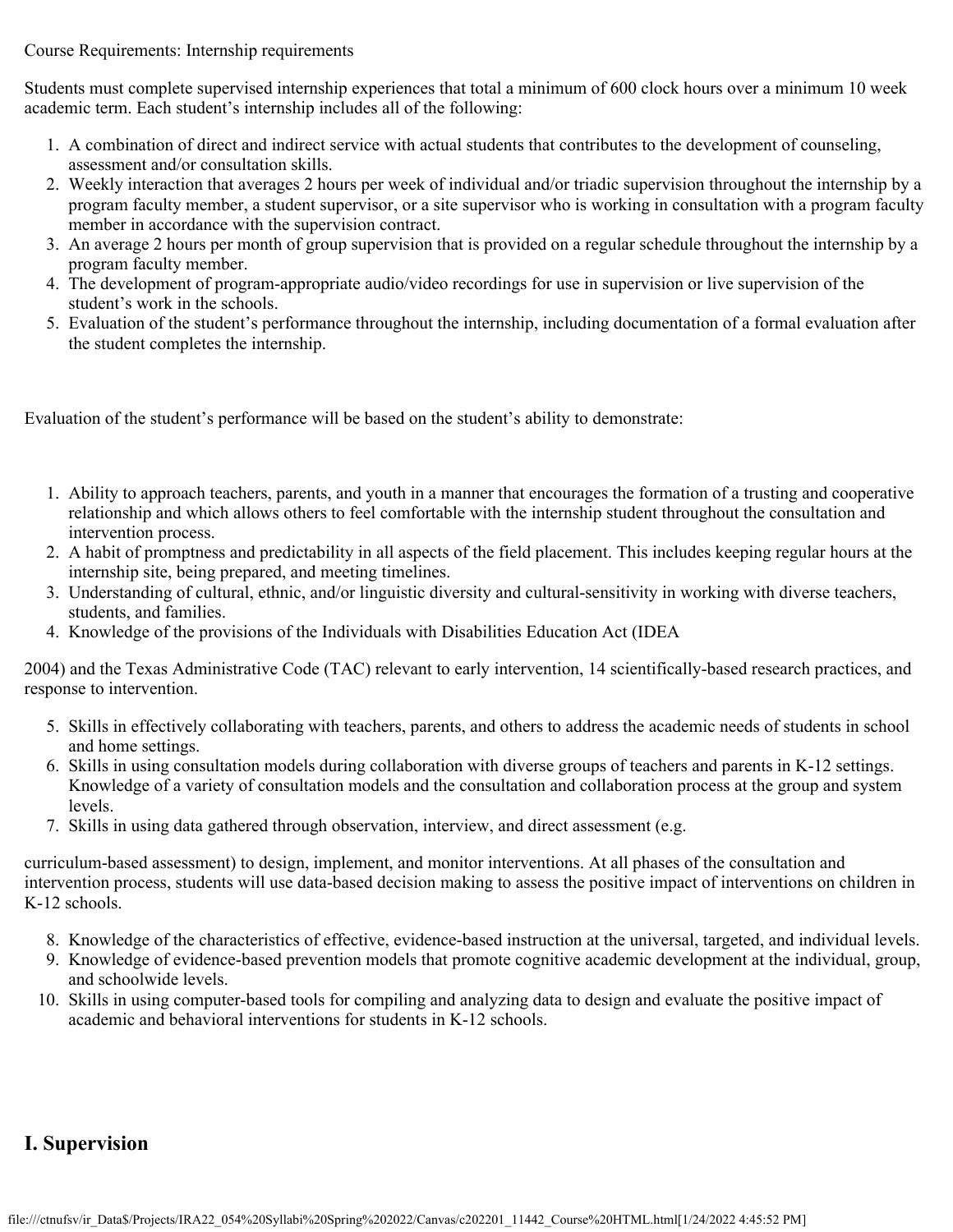**Students will schedule a minimum of 2 hours/month of group supervision provided by the University supervisor. Interns must receive no less than two hours of supervision per week by their site supervisor, with no more than half being group supervision.**

# **II. Ethical and Professional Conduct**

**Internship students must behave in accordance with the NASP Professional Standards and other standards of accepted professional conduct, including appropriate attire and professional practice. Special attention is called to standards of confidentiality.**

# **III. Insurance**

**All students must provide proof of professional liability insurance coverage before they will be permitted to see clients. Students are free to obtain this insurance through any insurance company recommended by a counseling association. Professional liability insurance is available through the National Association of School Psychologists. Texas A&M University - Central Texas currently provides insurance for all students.**

# **IV. Counseling Tapes or Live Supervision**

**The recording of sessions in the field setting is completed in accordance with the regulations of the internship field site and the Field Site Supervisor. The intern should record (video or audio tape) as many client sessions as possible. The recordings should be used for self-evaluation, peer group presentations, and instructor evaluation of the intern's direct service skills. Students will turn in a minimum of 1 tape for evaluation as assigned by the professor. Permission forms must be signed by the client for taping. Each submission must include (A) Tape (audio or video, must be loud enough to hear easily), (B) signed permission form (two forms, one for your professor and one for you), (C) Tape Critique Form (#6 in Portfolio). In cases where Live supervision is provided, a written summary of activities and feedback should be generated for the portfolio.**

# **V. Article Reviews**

**Students will complete 2 article reviews which will be placed in the portfolios by the due date listed. (#7 in Portfolio)**

# **VI. Resume / Curriculum Vita**

# **Students will submit and share copies of their resume/vita and develop improvements for**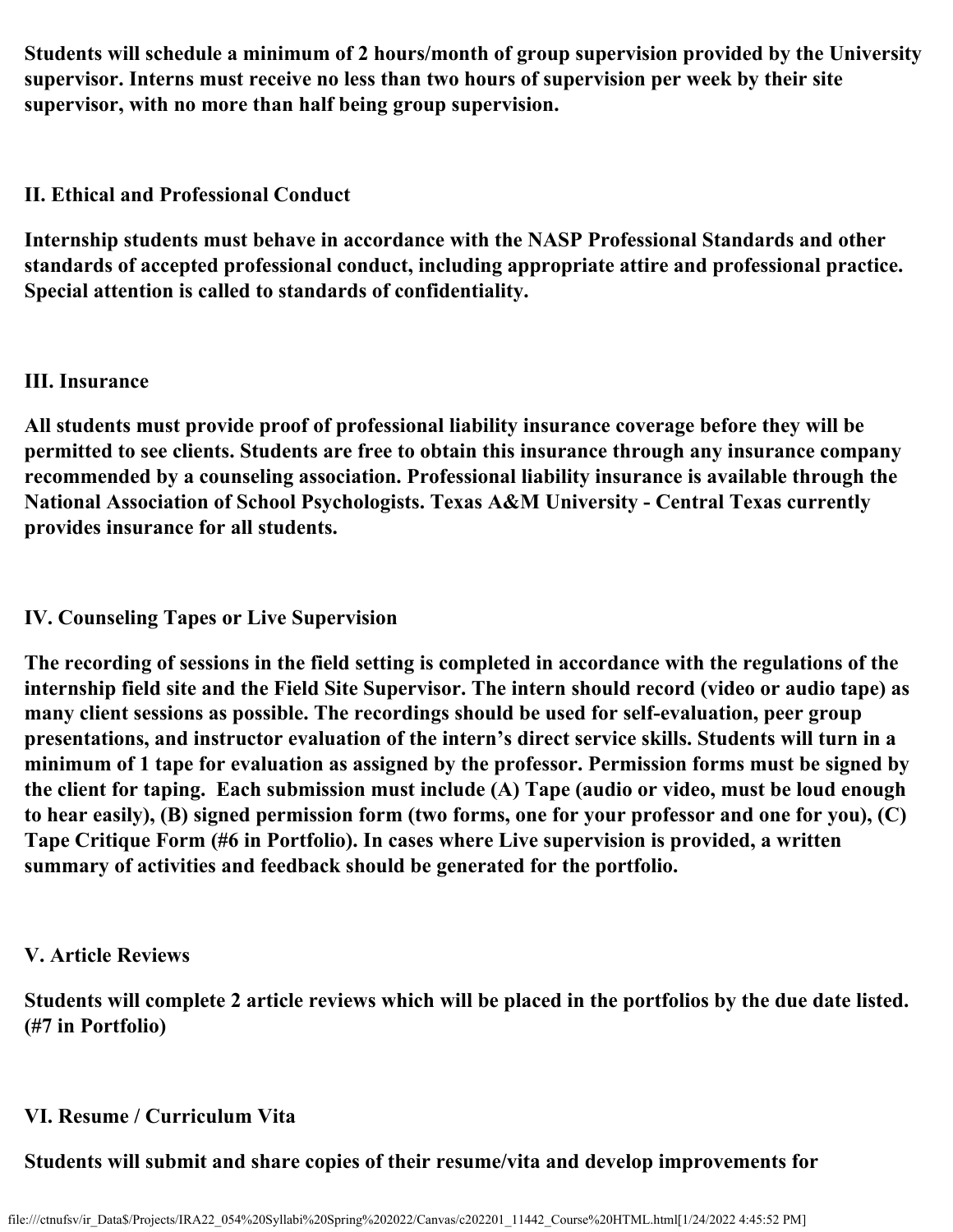**resubmission.**

## **VII. Weekly Journal**

**The purpose of the journal is for students to write a weekly report of their internship activities. In these weekly reports students will (a) highlight the major activities and accomplishments of the week, (b) provide a self-appraisal of their progress, and (c) identify what self-care strategies they have employed. Each journal entry should be about 1/2 to one page in length. Each journal entry is due at or near the end of the month. (#4 in Portfolio)**

# **VIII. Hour Log**

**The purpose of the log is to provide a record of all time spent in internship activities. The log serves as evidence that the student has met the content and time requirements of the internship. The log is to be signed by the Field Site Supervisor, the University Professor, and student. Logs will be submitted for review at midterm. (#15 in Portfolio)**

# **IX. Technique Presentation**

**Each student will make a brief in-class presentation on a therapy technique of their own choosing. After the presentation, the audience should be familiar with the basics of how to implement the technique, understand the degree to which the technique is empirically supported, be able to identify which problems/population the technique is most appropriate for, and know where to search for more information on the technique. In addition to an oral presentation (with or without visual aids), each student will also need to prepare and distribute a handout with essential information on the technique.**

### **X. Evaluations**

**At the end of the semester each student will provide evaluations of their supervisors and of their external sites.**

# **XI. Portfolio**

**As part of the evaluation for the semester, students will assemble a portfolio documenting their learning from their involvement in the following activities. Minimally the portfolio should include the**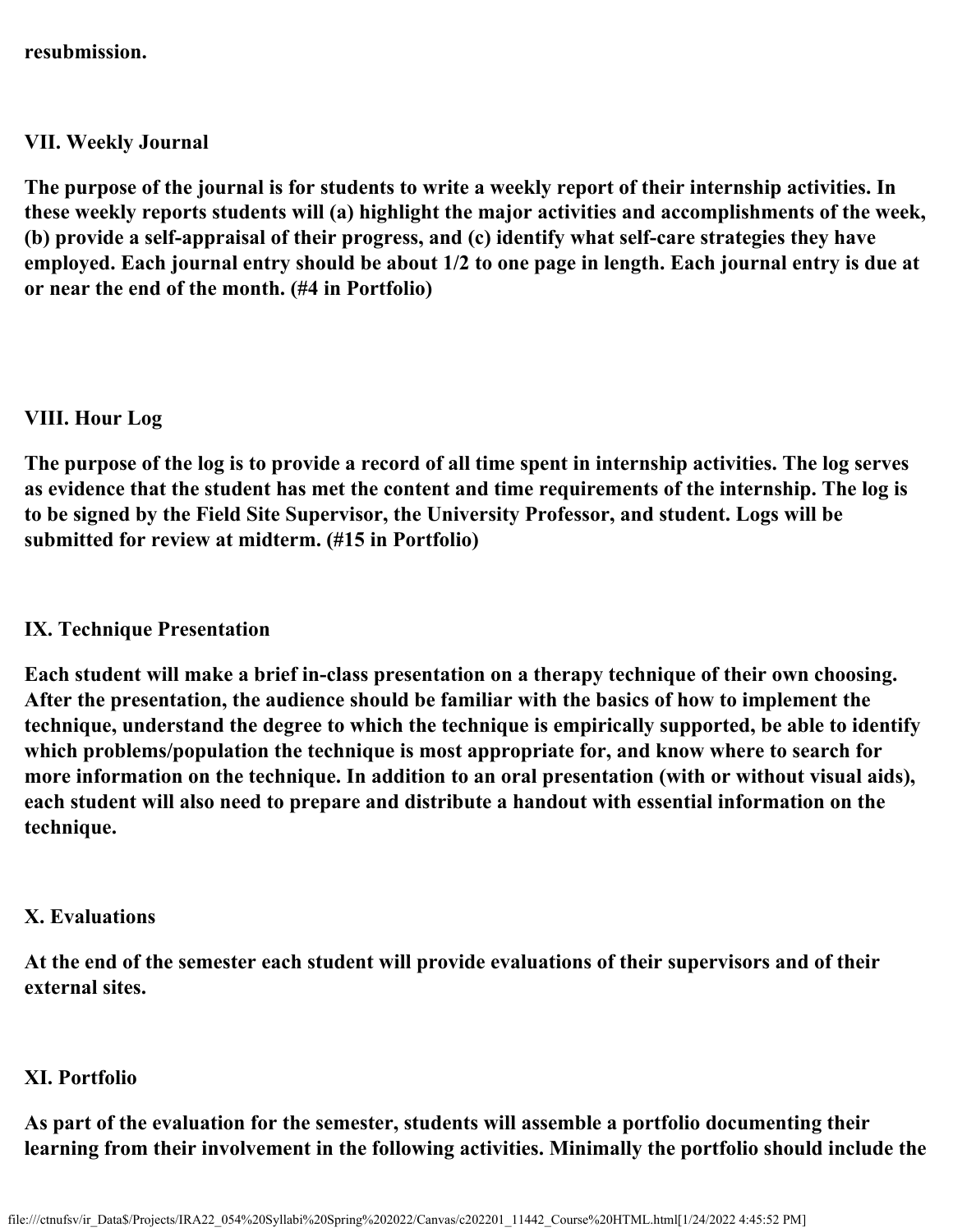### **following components**

- **1. Course syllabus**
- **2. NASP Code of Ethics & at least one other Code.**
- **3. Proof of your liability insurance.**
- **4. Journal Weekly Journal.**
- **5. Counselor/Client Agreement (Consent forms).**

**6. Assessment or treatment plan for an individual or group counseling session.**

**7. Two articles relating to the treatment of issues related to current client.**

**8. Outline and description of group counseling for a special population or for a special type of problem.**

**9. Summary of assessments used at your setting.**

**10. Description of counseling services (brochures, forms, handouts, descriptions of counseling activities, etc.).**

**11. Listing of referral resources and other community agencies where there is collaboration with counselors in your setting.**

**12. Description of any presentation or workshop that you planned or attended.**

- **13. Brochures from professional meetings you attended.**
- **14. Resume**

**15. Log of your hours signed by your site supervisor. Log must indicate total hours, Direct and Indirect Hours.**

**16. Copies of any evaluations you received.**

- **17. Agency administrative structure—decision making processes.**
- **18. Personnel policies related to evaluation.**
- **19. Class Handouts.**

**The portfolio will be yours to keep. You should bring the portfolio to the mid-term and final evaluation meeting with your University Professor. Some components of this portfolio may have been generated during Internship and/or will be generated during students' second semester of**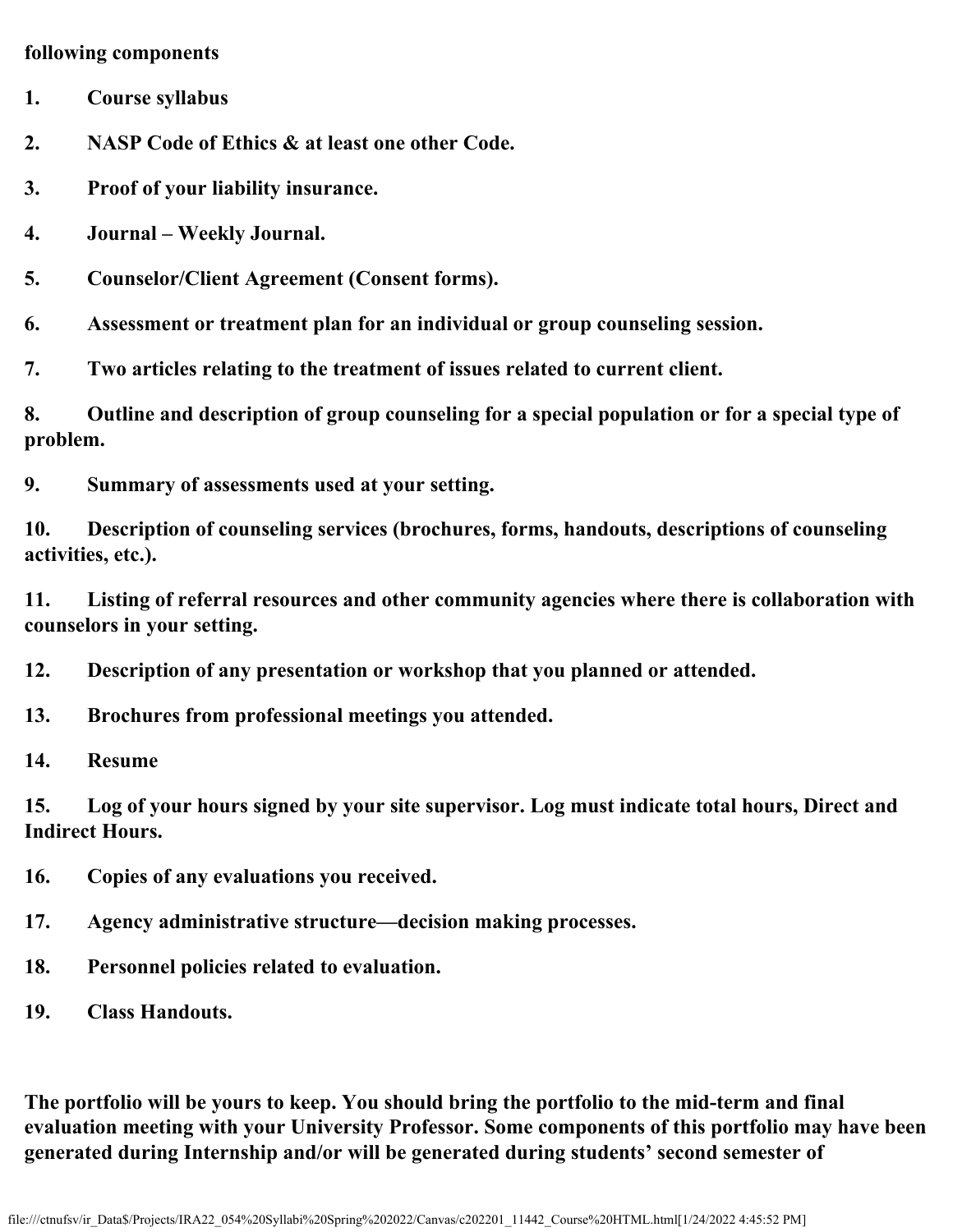**Internship. At the final evaluation meeting you should bring completed assessments of your internship supervisor(s) and internship site. The University Professor will provide you with these forms.**

### **Grading Criteria**

### **Grading**

| <b>Course Grades:</b>             | <b>Points</b> | <b>Final Grade:</b> |   |
|-----------------------------------|---------------|---------------------|---|
| <b>Portfolio</b>                  | 90 pts.       | 90-100 pts.         | A |
| <b>Site Supervisor Evaluation</b> | 10 pts.       | 80-89 pts.          | B |
|                                   |               | 70-79 pts.          | C |
|                                   |               | 60-69 pts.          | D |
|                                   | $\leq 60$     | F                   |   |

Students will be evaluated on the basis of the following:

- 1. 15%—Appropriate level of primary skills and competencies as demonstrated in the presentation of taped or observed counseling sessions, report of site supervisor, and other direct evidence of counseling.
- 2. 15%—Appropriate level of professional disposition as demonstrated in the supervision sessions, report of site supervisor, and other direct evidence of disposition.
- 3. 15% Appropriate level of professional behaviors in support of delivering services as demonstrated in the supervision sessions, report of site supervisor, information in the portfolio, and other direct evidence of professional behaviors.
- 4. 55%—Completeness and quality of portfolio.

Success in the program consists of more than grades. Work habits and attitudes play a major role in the success of any student. Any of the following actions are considered just cause for immediate dismissal from the program:

- 1. Dishonesty (cheating, plagiarism, etc.)
- 2. Unauthorized disclosure of confidential information
- 3. Negligence or misconduct
- 4. Mistreatment of clients, fellow students, research participants, or faculty
- 5. Abusing a client, fellow student, faculty member, or staff member
- 6. Violations of the rules, regulations, and principles in the NASP Code of Ethics or Texas A&M University Central Texas Code of Student Conduct.
- 7. Receipt of a Failing grade in Practicum or Internship.
- 8. Willful submission of false information or alteration of any official records, counseling reports, papers, or examinations.
- 9. Willful conduct that may cause injury to self or others.
- 10. Sexual harassment and/or violence in the workplace as defined by Texas A&M University Central Texas University.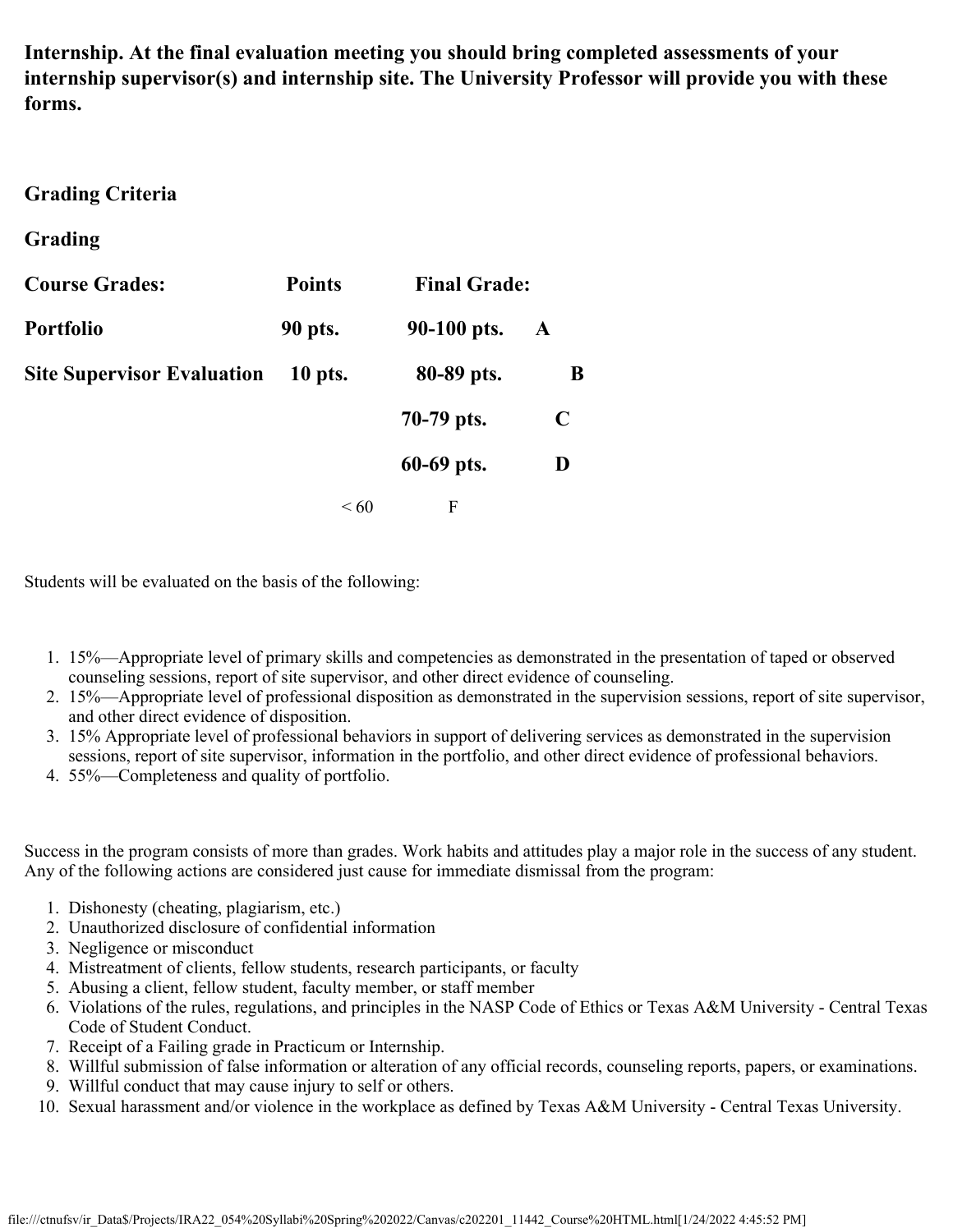# **Posting of Grades**

**All class grades will be posted in Canvas, normally within 2 weeks of submission.**

# **COURSE OUTLINE AND CALENDAR**

Complete Course Calendar

| Week             | Topic/Activity<br>Overview of Class;                       | Assignments<br>Due: Signed supervision contracts            |  |
|------------------|------------------------------------------------------------|-------------------------------------------------------------|--|
| $\mathbf{1}$     | Supervision Contracts; Supervision<br>Liability Insurance; |                                                             |  |
|                  | Hour Requirements;                                         | Group discussion of external sites                          |  |
| $\overline{2}$   | Professional Counseling Associations;                      |                                                             |  |
|                  | Counselor/Client Agreements;                               |                                                             |  |
|                  | Supervision                                                |                                                             |  |
|                  |                                                            | Due in your Portfolio:                                      |  |
|                  | Ethics;                                                    | 1-Course syllabus                                           |  |
| 3                | Counseling Tapes - Format;                                 | 2-NASP Code of Ethics and one other code of ethics          |  |
|                  | Supervision                                                | 3-Liability insurance proof                                 |  |
|                  |                                                            | 5-Counselor/Client agreement                                |  |
| 4                | Review of counseling theories;                             | Journal Entry #1-Wks 1-4 (Portfolio Item #4)                |  |
|                  | Supervision                                                |                                                             |  |
| Assessment;<br>5 |                                                            |                                                             |  |
|                  | Supervision                                                |                                                             |  |
| 6                | Case Conceptualization & Treatment Planning;               |                                                             |  |
|                  | Supervision                                                | Due: Summary hour log for 1 <sup>st</sup> half of semester. |  |
|                  |                                                            |                                                             |  |
|                  |                                                            | Due in your Portfolio:                                      |  |
|                  | Students share case conceptualizations;                    | 6-Assessment or Treatment plan                              |  |
| 7                | Suicide/Crisis Intervention;                               | 7-2 Article Reviews                                         |  |
|                  | Supervision                                                | 8-Description of group work                                 |  |
|                  |                                                            | 9-Summary of assessments at site                            |  |
|                  |                                                            | 10-Description of counseling services                       |  |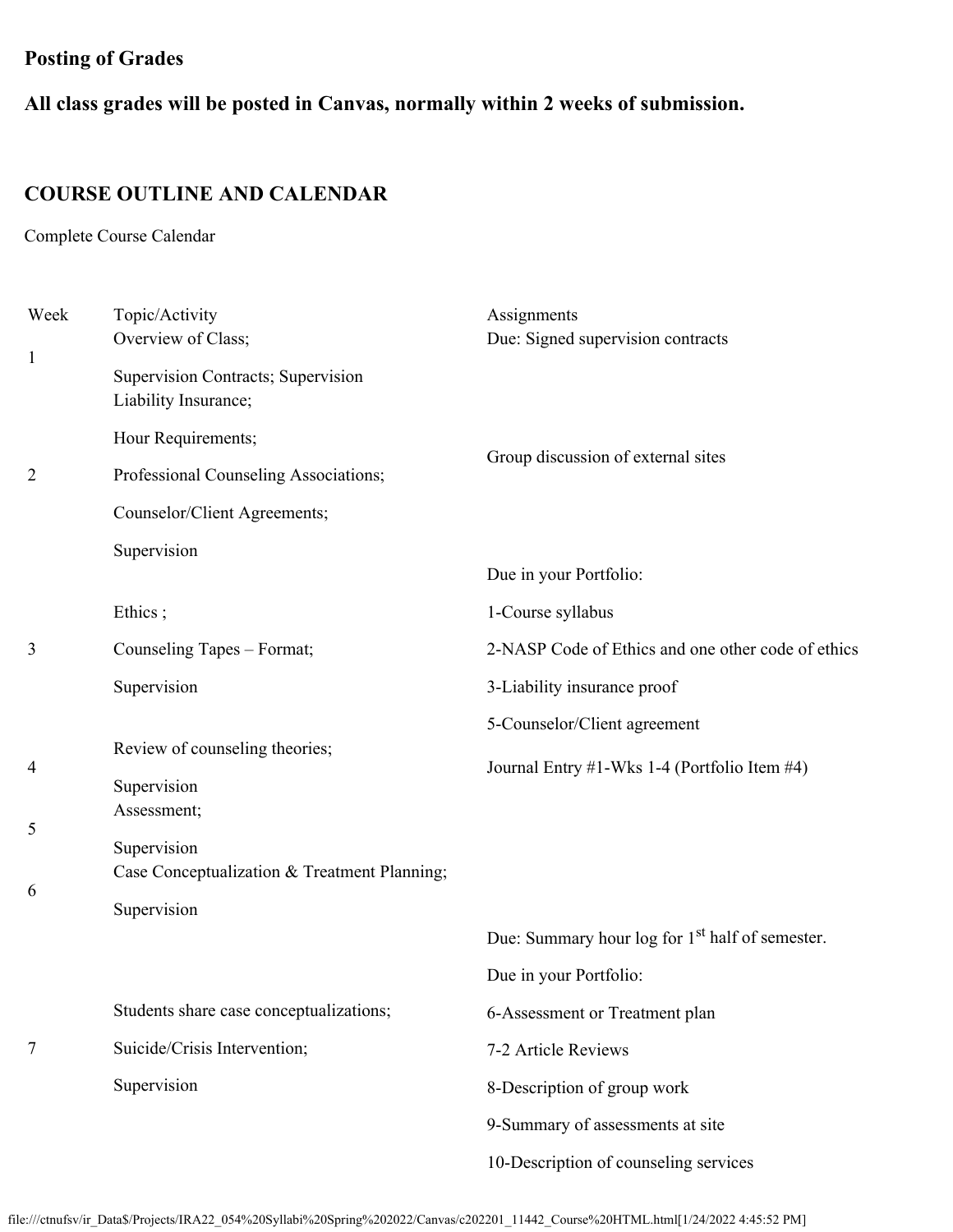| 8  | Mid Term Evaluation<br>Diversity;                                       |                                                         |
|----|-------------------------------------------------------------------------|---------------------------------------------------------|
| 9  | Multicultural Counseling Competencies;                                  | Journal Entry #2-Wks 5-8 (Portfolio Item #4)            |
|    | Supervision<br>Child Abuse;                                             |                                                         |
| 10 | Adult (elder) Abuse;                                                    |                                                         |
|    | Supervision<br>Consultation;                                            |                                                         |
| 11 | Supervision<br>Results of Ongoing Program Evaluation and<br>Assessment; |                                                         |
| 12 | Licensure and Certification for Counselors;                             | Journal Entry #3-Wks 10-13 (Portfolio Item #4)          |
|    | Professional Associations;                                              |                                                         |
|    | Supervision                                                             |                                                         |
|    |                                                                         | Due: Technique presentation                             |
| 13 |                                                                         | Due in your Portfolio:                                  |
|    | Technique presentations;                                                | 11-List of referral resources                           |
|    | Supervision                                                             | 12-Presentations/workshops                              |
|    |                                                                         | 13-Brochures from meetings                              |
|    | Technique presentations;                                                | 14-Resume<br>Due: Technique presentation;               |
| 14 | Supervision<br>Students share portfolios;                               | Due: Tape or Live Observation                           |
| 15 | Supervision                                                             |                                                         |
|    |                                                                         | Journal Entry #4-Wks 14-17 (Portfolio Item #4)          |
|    |                                                                         | Due in your Portfolio: All                              |
| 16 | Evaluations                                                             | Due: Final Time Log signed by Student & Site Supervisor |
|    | Class Wrap Up                                                           | Due: Site Supervisor's Evaluation of Student            |
|    |                                                                         | Due: Student's Evaluation of Site Supervisor            |
|    |                                                                         | Due: Student's Evaluation of Internship Site            |
|    |                                                                         |                                                         |
|    |                                                                         |                                                         |

Jan. 18 Spring Semester start

Feb. 2 Deadline to Drop with no record

Mar. 14-18 Spring Break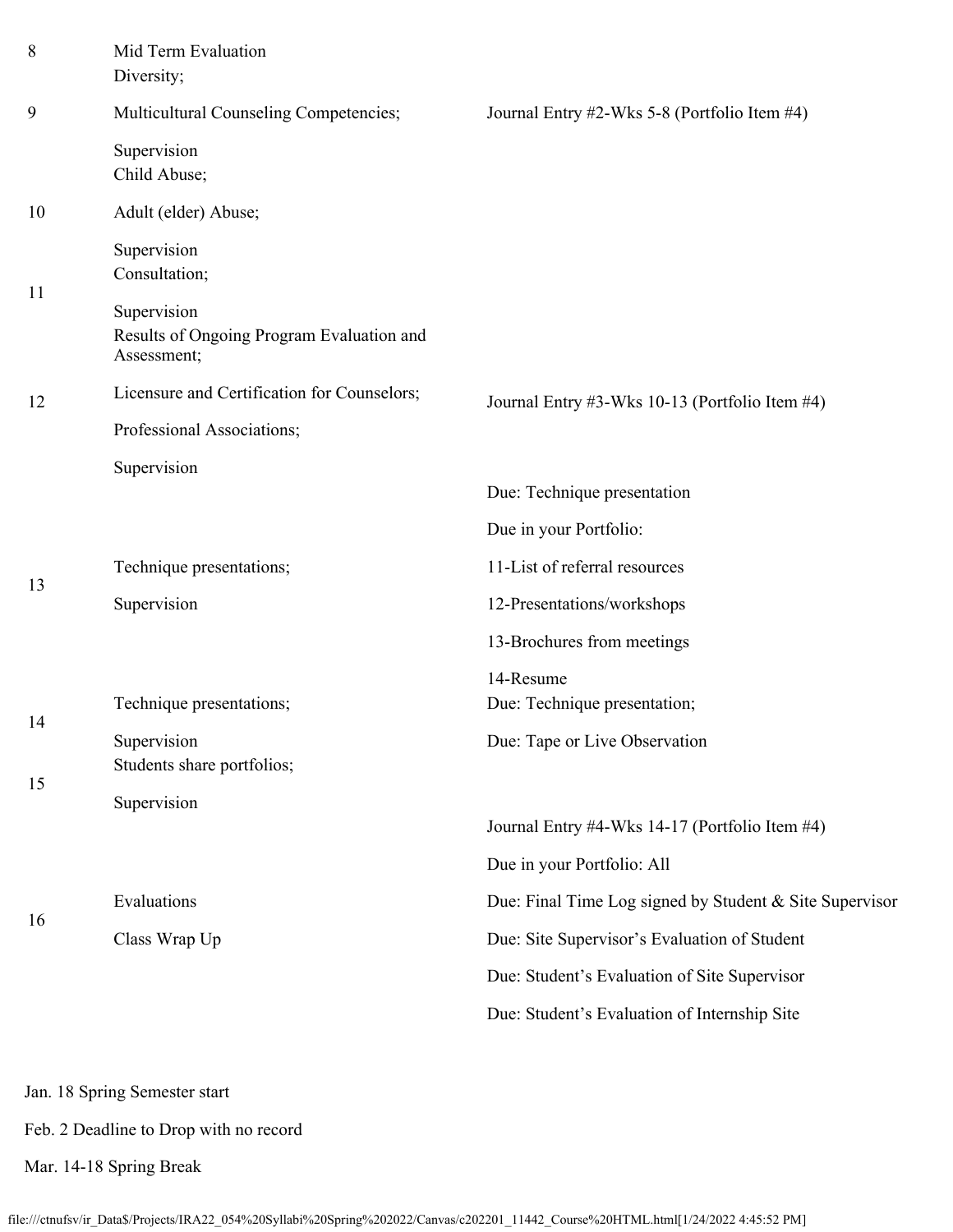Mar. 25 Deadline for Spring Graduation Application

April 8 Deadline to drop with a Q or W

May 13 End of Semester

### **Technology Requirements**

This course will use the A&M-Central Texas Instructure Canvas learning management system. **We strongly recommend the latest versions of Chrome or Firefox browsers. Canvas no longer supports any version of Internet Explorer.**

Logon to A&M-Central Texas Canvas [https://tamuct.instructure.com/] or access Canvas through the TAMUCT Online link in myCT [https://tamuct.onecampus.com/]. You will log in through our Microsoft portal.

Username: Your MyCT email address. Password: Your MyCT password

### **Canvas Support**

Use the Canvas Help link, located at the bottom of the left-hand menu, for issues with Canvas. You can select "Chat with Canvas Support," submit a support request through "Report a Problem," or call the Canvas support line: 1-844-757-0953.

For issues related to course content and requirements, contact your instructor.

### **Online Proctored Testing**

A&M-Central Texas uses Proctorio for online identity verification and proctored testing. This service is provided at no direct cost to students. If the course requires identity verification or proctored testing, the technology requirements are: Any computer meeting the minimum computing requirements, plus web camera, speaker, and microphone (or headset). Proctorio also requires the Chrome web browser with their custom plug in.

### **Other Technology Support**

For log-in problems, students should contact Help Desk Central, 24 hours a day, 7 days a week

Email: [helpdesk@tamu.edu](mailto:helpdesk@tamu.edu)

Phone: (254) 519-5466

[Web Chat](http://hdc.tamu.edu/): [http://hdc.tamu.edu]

*Please let the support technician know you are an A&M-Central Texas student.*

### **UNIVERSITY RESOURCES, PROCEDURES, AND GUIDELINES**

### **Drop Policy**

If you discover that you need to drop this class, you must complete the **Drop Request** Dynamic Form through Warrior Web.

[https://dynamicforms.ngwebsolutions.com/casAuthentication.ashx?InstID=eaed95b9-f2be-45f3-a37d-46928168bc10&targetUrl=https%3A%2F%2Fdynamicforms.ngwebsolutions.com%2FSubmit%2FForm%2FStart%2F53b8369e-0502-4f36-be43-f02a4202f612].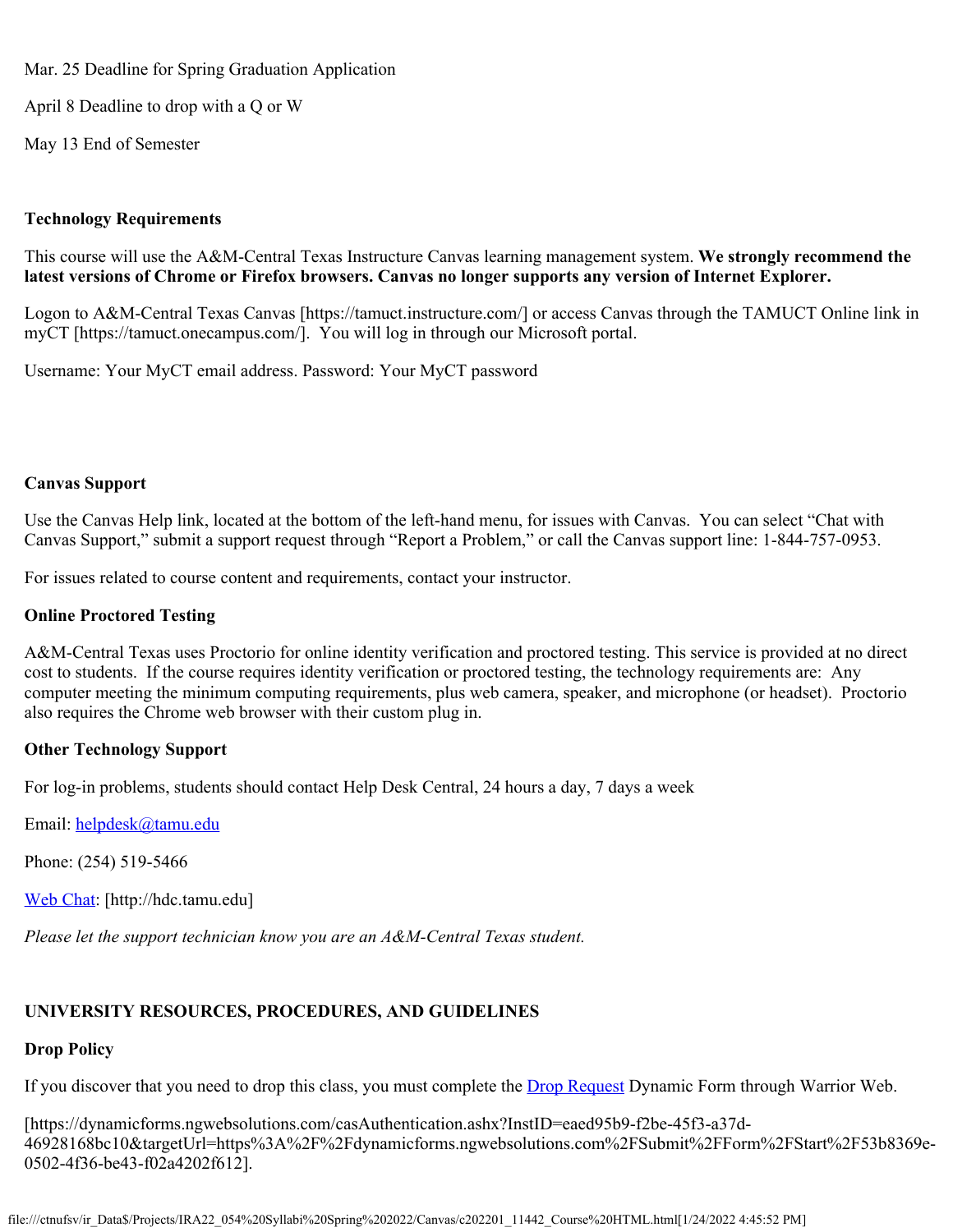Faculty cannot drop students; this is always the responsibility of the student. The Registrar's Office will provide a deadline on the Academic Calendar for which the form must be completed. Once you submit the completed form to the Registrar's Office, you must go into Warrior Web and confirm that you are no longer enrolled. If you still show as enrolled, FOLLOW-UP with the Registrar's Office immediately. You are to attend class until the procedure is complete to avoid penalty for absence. Should you miss the drop deadline or fail to follow the procedure, you will receive an F in the course, which may affect your financial aid and/or VA educational benefits.

### **Academic Integrity**

- 1. Texas A&M University-Central Texas values the integrity of the academic enterprise and strives for the highest standards of academic conduct. A&M-Central Texas expects its students, faculty, and staff to support the adherence to high standards of personal and scholarly conduct to preserve the honor and integrity of the creative community. Any deviation by students from this expectation may result in a failing grade for the assignment and potentially a failing grade for the course. All academic misconduct concerns will be referred to the Office of Student Conduct. When in doubt on collaboration, citation, or any issue, please contact your instructor before taking a course of action.
- 2. For more [information regarding the Student Conduct process](https://nam04.safelinks.protection.outlook.com/?url=https%3A%2F%2Fwww.tamuct.edu%2Fstudent-affairs%2Fstudent-conduct.html&data=04%7C01%7Clisa.bunkowski%40tamuct.edu%7Ccfb6e486f24745f53e1a08d910055cb2%7C9eed4e3000f744849ff193ad8005acec%7C0%7C0%7C637558437485252160%7CUnknown%7CTWFpbGZsb3d8eyJWIjoiMC4wLjAwMDAiLCJQIjoiV2luMzIiLCJBTiI6Ik1haWwiLCJXVCI6Mn0%3D%7C1000&sdata=yjftDEVHvLX%2FhM%2FcFU0B99krV1RgEWR%2BJ%2BhvtoR6TYk%3D&reserved=0), [https://www.tamuct.edu/student-affairs/studentconduct.html].
- 3. If you know of potential honor violations by other students, you may [submit a report](https://nam04.safelinks.protection.outlook.com/?url=https%3A%2F%2Fcm.maxient.com%2Freportingform.php%3FTAMUCentralTexas%26layout_id%3D0&data=04%7C01%7Clisa.bunkowski%40tamuct.edu%7Ccfb6e486f24745f53e1a08d910055cb2%7C9eed4e3000f744849ff193ad8005acec%7C0%7C0%7C637558437485262157%7CUnknown%7CTWFpbGZsb3d8eyJWIjoiMC4wLjAwMDAiLCJQIjoiV2luMzIiLCJBTiI6Ik1haWwiLCJXVCI6Mn0%3D%7C1000&sdata=CXGkOa6uPDPX1IMZ87z3aZDq2n91xfHKu4MMS43Ejjk%3D&reserved=0), [https://cm.maxient.com/reportingform.php?TAMUCentralTexas&layout\_id=0].

### **Academic Accommodations**

At Texas A&M University-Central Texas, we value an inclusive learning environment where every student has an equal chance to succeed and has the right to a barrier-free education. The Warrior Center for Student Success, Equity and Inclusion is responsible for ensuring that students with a disability receive equal access to the university's programs, services and activities. If you believe you have a disability requiring reasonable accommodations, please contact the Office of Access and Inclusion, WH-212; or call (254) 501-5836. Any information you provide is private and confidential and will be treated as such.

For more information, please visit our **Access & Inclusion** Canvas page (log-in required) [https://tamuct.instructure.com/courses/717]

### **Important information for Pregnant and/or Parenting Students**

Texas A&M University-Central Texas supports students who are pregnant and/or parenting. In accordance with requirements of Title IX and related guidance from US Department of Education's Office of Civil Rights, the Dean of Student Affairs' Office can assist students who are pregnant and/or parenting in seeking accommodations related to pregnancy and/or parenting. Students should seek out assistance as early in the pregnancy as possible. For more information, please visit [Student Affairs](https://www.tamuct.edu/student-affairs/pregnant-and-parenting-students.html) [https://www.tamuct.edu/student-affairs/pregnant-and-parenting-students.html]. Students may also contact the institution's Title IX Coordinator. If you would like to read more about these [requirements and guidelines](http://www2.ed.gov/about/offices/list/ocr/docs/pregnancy.pdf) online, please visit the website [http://www2.ed.gov/about/offices/list/ocr/docs/pregnancy.pdf].

Title IX of the Education Amendments Act of 1972 prohibits discrimination on the basis of sex and gender–including pregnancy, parenting, and all related conditions. A&M-Central Texas is able to provide flexible and individualized reasonable accommodation to pregnant and parenting students. All pregnant and parenting students should contact the Associate Dean in the Division of Student Affairs at (254) 501-5909 to seek out assistance. Students may also contact the University's Title IX Coordinator.

### **Tutoring**

- 4. Tutoring is available to all A&M-Central Texas students, both virtually and in-person. Student success coaching is available online upon request.
- 5. If you have a question, are interested in becoming a tutor, or in need of success coaching contact the Warrior Center for Student Success, Equity and Inclusion at (254) 501-5836, visit the Warrior Center at 212 Warrior Hall, or by emailing [WarriorCenter@tamuct.edu](mailto:WarriorCenter@tamuct.edu).
- 6. To schedule tutoring sessions and view tutor availability, please visit [Tutor Matching](https://tutormatchingservice.com/TAMUCT) [Services](https://tutormatchingservice.com/TAMUCT)[https://tutormatchingservice.com/TAMUCT] or visit the Tutoring Center in 111 Warrior Hall.
- 7. Chat live with a remote tutor 24/7 for almost any subject from on your computer! Tutor.com is an online tutoring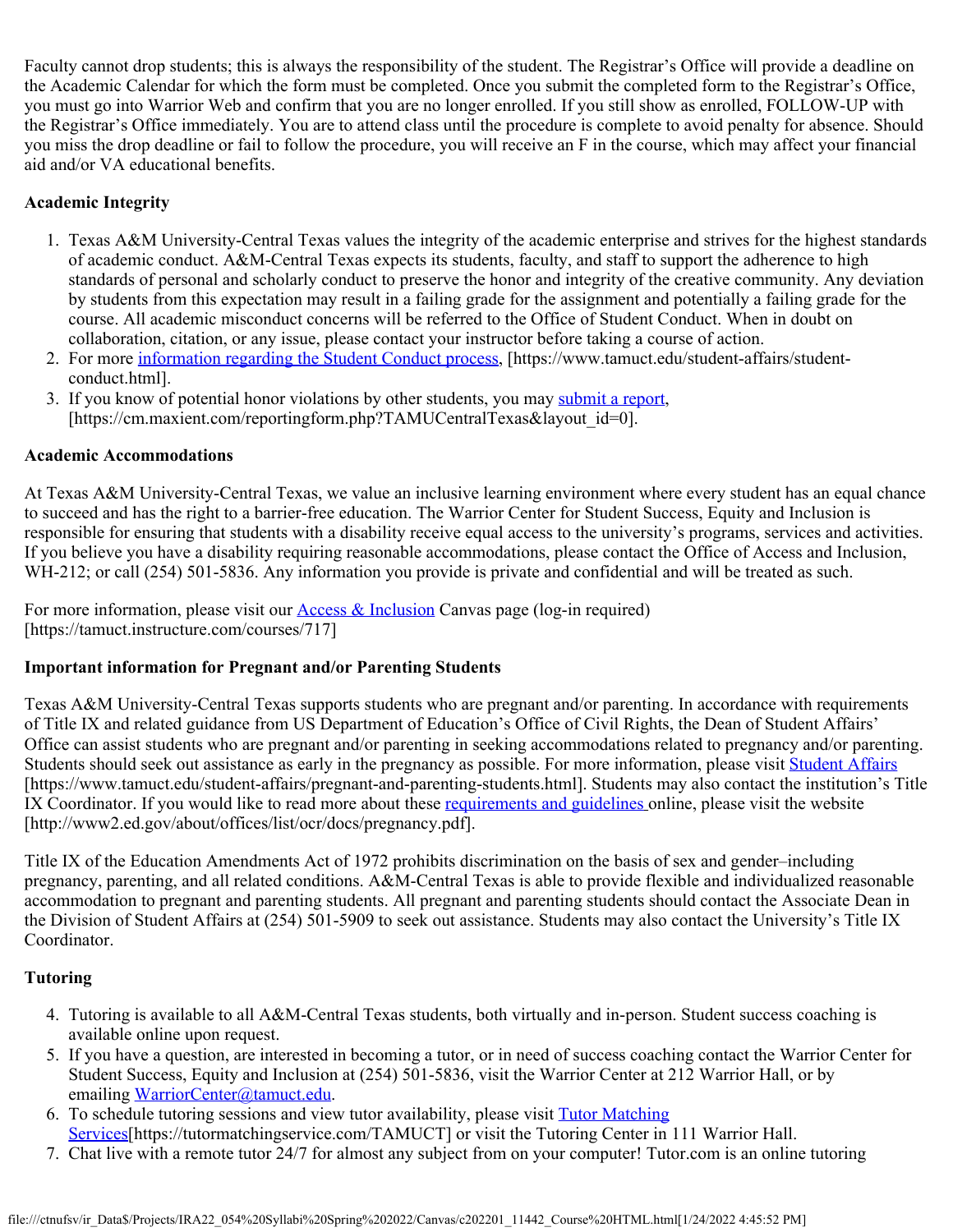platform that enables A&M-Central Texas students to log in and receive online tutoring support at no additional cost. This tool provides tutoring in over 40 subject areas except writing support. Access Tutor.com through Canvas.

### 8. **University Writing Center**

University Writing Center: Located in Warrior Hall 416, the University Writing Center (UWC) at Texas A&M University– Central Texas (A&M–Central Texas) is a free service open to all A&M–Central Texas students. For the Spring 2022 semester, the hours of operation are from 10:00 a.m.-5:00 p.m. Monday thru Thursday in Warrior Hall 416 (with online tutoring available every hour as well) with satellite hours available online only Monday thru Thursday from 6:00-9:00 p.m. and Saturday 12:00- 3:00 p.m.

Tutors are prepared to help writers of all levels and abilities at any stage of the writing process. While tutors will not write, edit, or grade papers, they will assist students in developing more effective composing practices. By providing a practice audience for students' ideas and writing, our tutors highlight the ways in which they read and interpret students' texts, offering guidance and support throughout the various stages of the writing process. In addition, students may work independently in the UWC by checking out a laptop that runs the Microsoft Office suite and connects to WIFI, or by consulting our resources on writing, including all of the relevant style guides. Whether you need help brainstorming ideas, organizing an essay, proofreading, understanding proper citation practices, or just want a quiet place to work, the UWC is here to help!

Students may arrange a one-to-one session with a trained and experienced writing tutor by making an appointment via [WCOnline](https://tamuct.mywconline.com/) [https://tamuct.mywconline.com/]. In addition, you can email Dr. Bruce Bowles Jr. at bruce.bowles@tamuct.edu if you have any questions about the UWC, need any assistance with scheduling, or would like to schedule a recurring appointment with your favorite tutor by making an appointment via [WCOnline](https://tamuct.mywconline.com/) [https://tamuct.mywconline.com/]. In addition, you can email Dr. Bruce Bowles Jr. at bruce.bowles@tamuct.edu if you have any questions about the UWC, need any assistance with scheduling, or would like to schedule a recurring appointment with your favorite tutor.

### **University Library**

- 9. The University Library provides many services in support of research across campus and at a distance. We offer over 200 electronic databases containing approximately 400,000 eBooks and 82,000 journals, in addition to the 96,000 items in our print collection, which can be mailed to students who live more than 50 miles from campus. Research guides for each subject taught at A&M-Central Texas are available through our website to help students navigate these resources. On campus, the library offers technology including cameras, laptops, microphones, webcams, and digital sound recorders.
- 10. Research assistance from a librarian is also available 24 hours a day through our online chat service, and at the reference desk when the library is open. Research sessions can be scheduled for more comprehensive assistance, and may take place virtually through WebEx, Microsoft Teams or in-person at the library. [Schedule an appointment](https://nam04.safelinks.protection.outlook.com/?url=https%3A%2F%2Ftamuct.libcal.com%2Fappointments%2F%3Fg%3D6956&data=04%7C01%7Clisa.bunkowski%40tamuct.edu%7Cde2c07d9f5804f09518008d9ab7ba6ff%7C9eed4e3000f744849ff193ad8005acec%7C0%7C0%7C637729369835011558%7CUnknown%7CTWFpbGZsb3d8eyJWIjoiMC4wLjAwMDAiLCJQIjoiV2luMzIiLCJBTiI6Ik1haWwiLCJXVCI6Mn0%3D%7C3000&sdata=KhtjgRSAw9aq%2FoBsB6wyu8b7PSuGN5EGPypzr3Ty2No%3D&reserved=0) [here](https://nam04.safelinks.protection.outlook.com/?url=https%3A%2F%2Ftamuct.libcal.com%2Fappointments%2F%3Fg%3D6956&data=04%7C01%7Clisa.bunkowski%40tamuct.edu%7Cde2c07d9f5804f09518008d9ab7ba6ff%7C9eed4e3000f744849ff193ad8005acec%7C0%7C0%7C637729369835011558%7CUnknown%7CTWFpbGZsb3d8eyJWIjoiMC4wLjAwMDAiLCJQIjoiV2luMzIiLCJBTiI6Ik1haWwiLCJXVCI6Mn0%3D%7C3000&sdata=KhtjgRSAw9aq%2FoBsB6wyu8b7PSuGN5EGPypzr3Ty2No%3D&reserved=0)[https://tamuct.libcal.com/appointments/?g=6956]. Assistance may cover many topics, including how to find articles in peer-reviewed journals, how to cite resources, and how to piece together research for written assignments.
- 11. Our 27,000-square-foot facility on the A&M-Central Texas main campus includes student lounges, private study rooms, group work spaces, computer labs, family areas suitable for all ages, and many other features. Services such as interlibrary loan, TexShare, binding, and laminating are available. The library frequently offers workshops, tours, readings, and other events. For more information, please visit our [Library website](https://nam04.safelinks.protection.outlook.com/?url=https%3A%2F%2Ftamuct.libguides.com%2Findex&data=04%7C01%7Clisa.bunkowski%40tamuct.edu%7C7d8489e8839a4915335f08d916f067f2%7C9eed4e3000f744849ff193ad8005acec%7C0%7C0%7C637566044056484222%7CUnknown%7CTWFpbGZsb3d8eyJWIjoiMC4wLjAwMDAiLCJQIjoiV2luMzIiLCJBTiI6Ik1haWwiLCJXVCI6Mn0%3D%7C1000&sdata=2R755V6rcIyedGrd4Os5rkgn1PvhHKU3kUV1vBKiHFo%3D&reserved=0)
- 12. [http://tamuct.libguides.com/index].

### **A Note about Sexual Violence at A&M-Central Texas**

Sexual violence is a serious safety, social justice, and public health issue. The university offers support for anyone struggling with these issues. University faculty are mandated reporters, so if someone discloses that they were sexually assaulted (or a victim of Domestic/Dating Violence or Stalking) while a student at TAMUCT, faculty members are required to inform the Title IX Office. If you want to discuss any of these issues confidentially, you can do so through Student Wellness and Counseling (254-501-5955) located on the second floor of Warrior Hall (207L).

Sexual violence can occur on our campus because predators often feel emboldened, and victims often feel silenced or shamed. It is incumbent on ALL of us to find ways to actively create environments that tell predators we don't agree with their behaviors and tell survivors we will support them. Your actions matter. Don't be a bystander; be an agent of change. For additional information on campus policy and resources visit the [Title IX webpage](https://www.tamuct.edu/compliance/titleix.html) [\[https://www.tamuct.edu/compliance/titleix.html](https://www.tamuct.edu/compliance/titleix.html)].